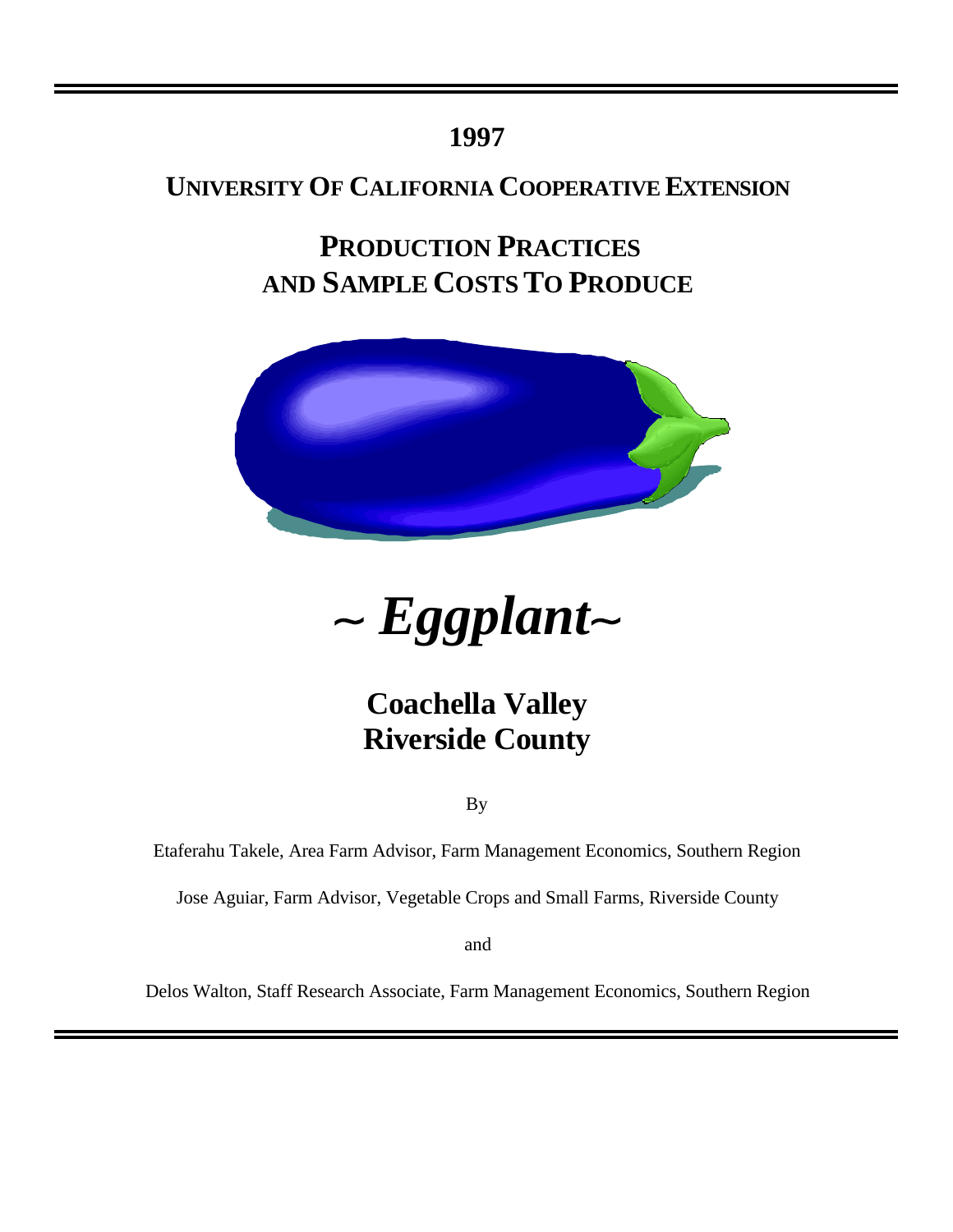## **Sample Costs To Produce Eggplant Riverside County, 1997**

## **INTRODUCTION**

Detailed costs to produce eggplant in Coachella Valley, Riverside County, California are presented in this study. The hypothetical farm used in this report consists of 60 acres of which 9 acres are in eggplant production.

We base this study on assumption of production practices and costs that are considered typical for eggplant production in the Coachella Valley of Riverside County. These production practices and costs do not reflect the exact values or practices of any grower or shipper, but are rather an amalgamation of costs and practices in the region. Sample costs given for labor, materials, equipment and contract services are based on 1997 prices. This study is intended as a guide. It can be used in making production decisions, determining potential returns, preparing budgets and evaluating production loans.

Costs are presented in six tables:

- Table 1. **Costs Per Acre To Produce Eggplant**
- Table 2. **Costs And Returns Per Acre To Produce Eggplant**
- Table 3. **Monthly Cash Costs Per Acre To Produce Eggplant**
- **Whole Farm Equipment List, Prices, And Annual Investment, And Business Overhead Costs**
- Table 5. **Hourly Equipment Costs Based On Whole Farm Operation**
- **Ranging Analysis To Produce Eggplant**

A blank *Your Costs* column is provided to enter your actual costs on **Tables 1 (Costs Per Acre To Produce Eggplant )** and **2 (Costs And Returns Per Acre To Produce Eggplant )**.

For an explanation of calculations used in the study refer to the attached General Assumptions, call Etaferahu Takele, Area Farm Management Economics Advisor, Cooperative Extension, (909) 683-6491 ext. 243 or call Jose Aguiar, Vegetable Crops Farm Advisor in the Coachella Valley of Riverside County, (760) 863-7949.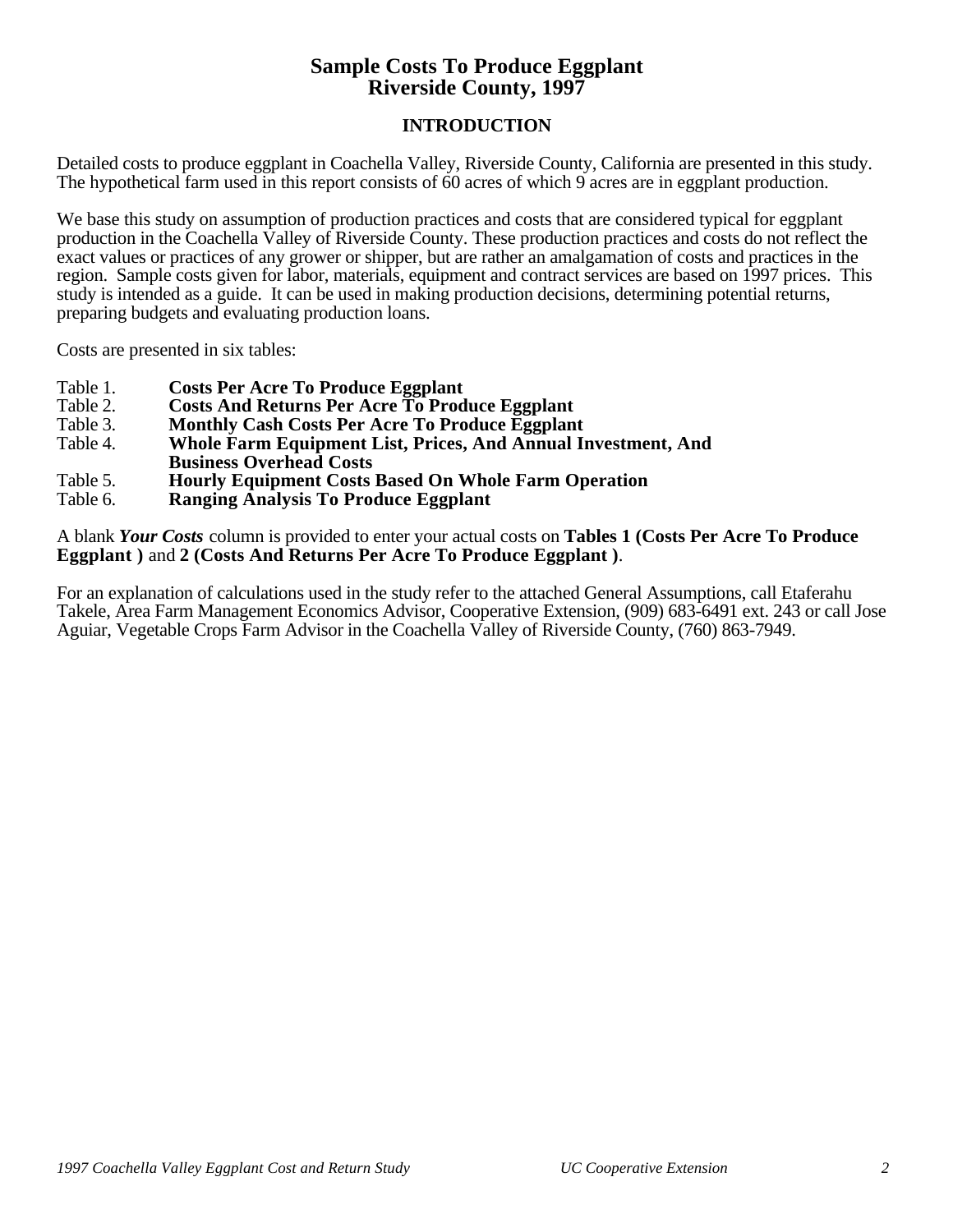## **ASSUMPTIONS**

The following is a description of the assumptions used in this study to develop costs for production of winter planted eggplant in the Coachella Valley of Riverside County in 1997/1998. There are three major types of eggplant grown in Riverside County, American, Italian, and Japanese. Of these, the American variety constitutes the majority of production.

## **1. LAND RENT**

This report is based on a 60 acre farm, of which 100% is double cropped. This practice results in 120 farmed acres per year with 9 acres of eggplant production.

Rental contracts and charges for land suitable for eggplant production can range widely. Land in this study is leased on a cash rent basis at \$225 per acre per year for the entire 60 acres. As all of the 60 acres is double cropped, the amount of the annual rent per planted acre allocated to the eggplant operation is \$112.50.

## **2. CULTURAL PRACTICES AND PRODUCTION INPUTS**

**Land Preparation**: Primary tillage and planting groundwork operations which include plowing, discing, leveling, and the listing and cultivation of beds are performed from October through December. Most operations requiring equipment are performed with a 80 or 90 hp 2-wheel drive tractor.

Beginning in October the acreage intended for eggplant production is disced. This operation is followed by plowing the soil profile 2 to 3 feet, breaking up any underlying soil compaction for improved root and water penetration. Then leveling is done using a landplane to improve irrigation efficiency of the soil.

Following leveling of the field, chicken manure is spread on the soil. Chicken manure is custom applied a week or more prior to the eggplant bed formation. The manure is broadcast, and then incorporated by discing the soil twice to break up any remaining clods and to smooth and firm the soil. After discing, the soil is ready for bed preparation and it is then listed into eggplant beds.

**Stand Establishment:** Prior to planting eggplant, drip tape for the irrigation system is installed and black plastic mulch is applied to the beds. Next, the soil is fumigated with methyl bromide via the "hot gas method," applied through the drip irrigation system. Prior to planting the plastic mulch is punctured in preparation for transplanting of the eggplant.

Planting for the eggplant crop in the Coachella Valley is done in February. Growers in the Coachella Valley transplant eggplant plants to field beds after the eggplant seedlings have already been established in local nurseries.

Transplants are usually spaced 24" apart within rows and 80" between rows for American eggplant, and 16'' apart within rows and 80" between rows for Italian and Japanese eggplants. The large spacing between rows is used to aid in the picking and packing of the crop. In general, approximately 2,000 eggplants are planted per acre in the Coachella Valley.

**Weed Management:** Weeds common in this area include the various summer grasses and broad weeds common to the Coachella Valley, such as Bermuda grass, nut grass, and purple and yellow nut sedge. Weeding for eggplant is done by hand using custom labor crew.

**Fertilization:** In this study, chicken manure, as previously indicated, is applied prior to bed formation during land preparation. The manure is broadcast, then disced and floated for incorporation. The soil is then listed into the eggplant beds.

During the course of the cultural period, fertilizer is applied regularly via the irrigation system. Calcium Nitrate is applied at a rate between 20 to 30 units of nitrogen (N) per acre per year. Initial applications are light, and increase gradually as the plant enters into the harvest period.

A custom blend fertilizer, common to the Coachella Valley, is also used as part of the fertilization practices for eggplant. A small amount of 10-0-5 with 3% sulfur, is applied at the beginning of the cultural period.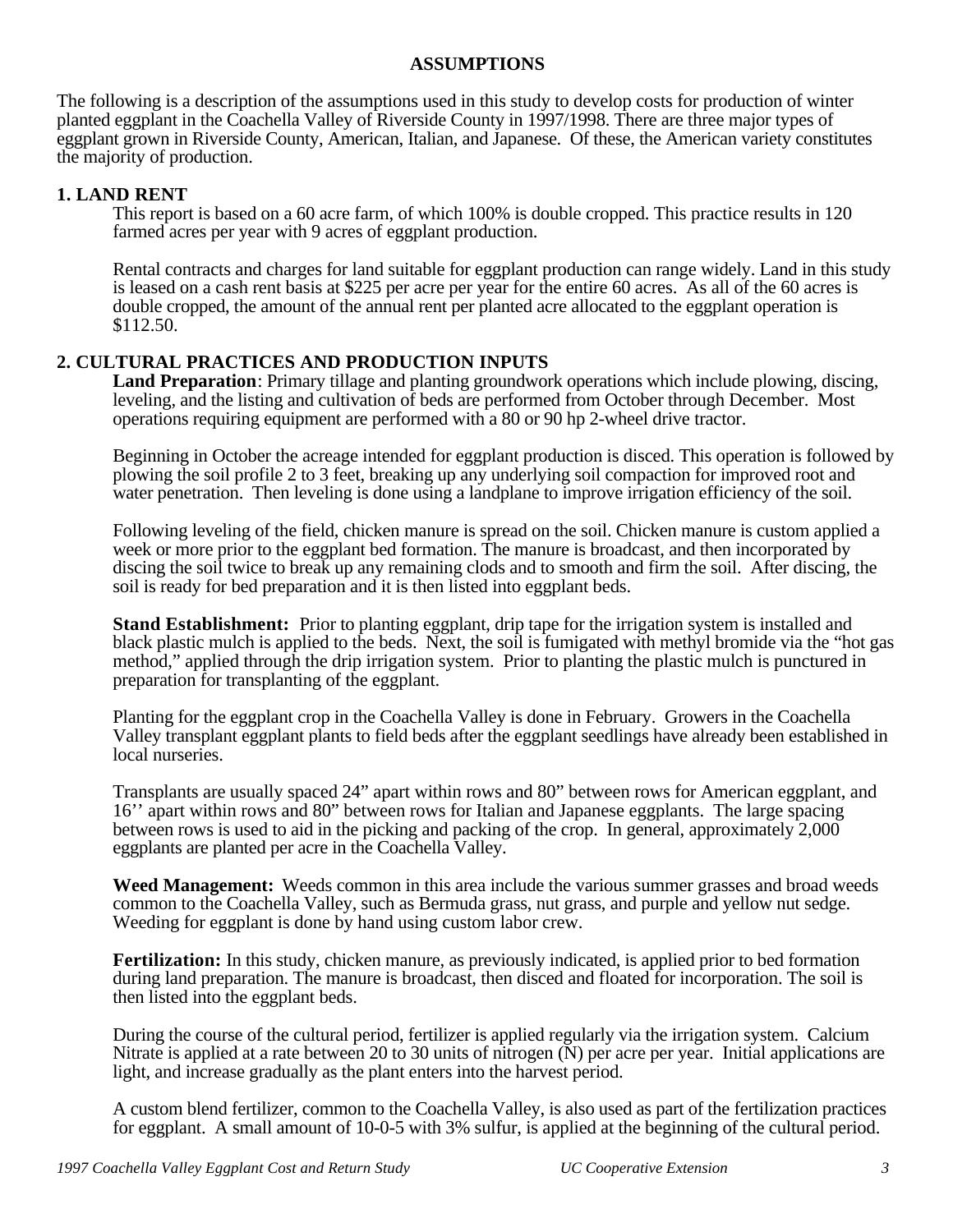Then, as with the Calcium Nitrate, its application rate increases through the harvesting period to maximize the amounts of nutrients supplied to the plant. Additionally, a phosphate fertilizer is applied throughout the cultural and harvesting periods at a constant rate.

**Irrigation:** In the Coachella Valley, approximately 72 acre inches of water is used in the production of eggplant. One acre foot of water is applied to the eggplant field as part of the stand establishment using sprinklers. In this study, the sprinkler irrigation equipment and pumps to pre-irrigate the field are rented. The remaining five acre feet of water is applied to the eggplant crop via a drip irrigation system using drip tape that was installed during bed shaping.

Water is supplied by the Coachella Valley Water District (CVWD) at about \$14 per acre foot. Therefore, the total cost of irrigation water for eggplant throughout the production period is \$84 per acre.

The CVWD charges its agricultural customers a \$10 *gate charge* for each delivery of water. In our study, a single crop of eggplant with six months of an actual growing period, receives 162 deliveries, i.e. six deliveries before planting and 156 during the growing period. Based on the 9 acres of eggplant farmed, this results in a \$180 per acre charge for delivery.

The energy costs for irrigating eggplant vary by type of irrigation. For the first acre-foot of water, the crop is irrigated via the sprinkler system. The cost is approximately \$45 per acre. The remaining five acre-feet of water is irrigated by drip irrigation at a cost of about \$20 per acre foot. This results in energy costs of approximately \$145 per acre. Therefore the total cost of water, deliveries and energy approximates to \$409 per acre. The cost of irrigation shown in **Tables 1**, **2**, and **3** are for the cost of the water (including delivery and energy) and labor to apply it.

Pest Management: Major pests of eggplant include spider mites, aphids, lygus, flea beetles, rootknot nematodes and wireworms. In this study, aphids and beetles are treated using Lannate and Ambush twice during the cultural period. Mites are treated with an application of Vendex mid-way through the growing period. Additionally, some pests, such as worms and loopers, are treated at the larval stage with an application of a biological insecticide, *Bacillus thuringiensis* (Bt), such as Dipel  $2x^{\circ}$  or Agree<sup>™</sup> as they become detected during the season.

If you have a specific pest problem, consult a licensed pest control advisor (PCA). Chemicals which may be legally used to control these pests are subject to change frequently. Current information is imperative before treating a field.

**Disease Management:** Depending on the region, a number of diseases may infect eggplant during any phase of growth. In the Coachella Valley, common diseases affecting eggplant are Fruit Rot, and wilts caused by various fungi. Additionally, Tobacco Ring Spot Virus can also be a problem in the Coachella Valley. Treatments can vary for each disease. Consult your PCA before commencing a treatment regime.

The pesticides and rates mentioned in this cost study are a few of those that are listed in *Pest of the Garden and Small Farm: A Growers Guide to Using Less Pesticide* and *University of California Pest Management Guidelines*. In this study, no disease treatment was included. Written recommendations, made by State of California licensed pest control advisors, are required for pesticides. For information and pesticide use permits, contact the local county Agricultural Commissioner's office. Contact the Riverside County farm advisor for additional production information. Pest management information can also be found on the University of California Integrated Pest Management web site: http://www.ipm.ucdavis.edu.

## **3. HARVESTING AND POSTHARVEST HANDLING**.

Eggplant is ready for harvesting approximately 3 months after transplanting to the field. Harvesting of fall planted eggplant begins in May and will continue through to the first week of July, beyond which the temperatures of the Coachella Valley will become too hot for eggplant harvesting.

Eggplant is mature, and ready for harvest when the fruit has achieved a shiny, glossy appearance and its stem has hardened. Harvesting is done by hand, using a sharp knife to remove the fruit from the plant by cutting its stem.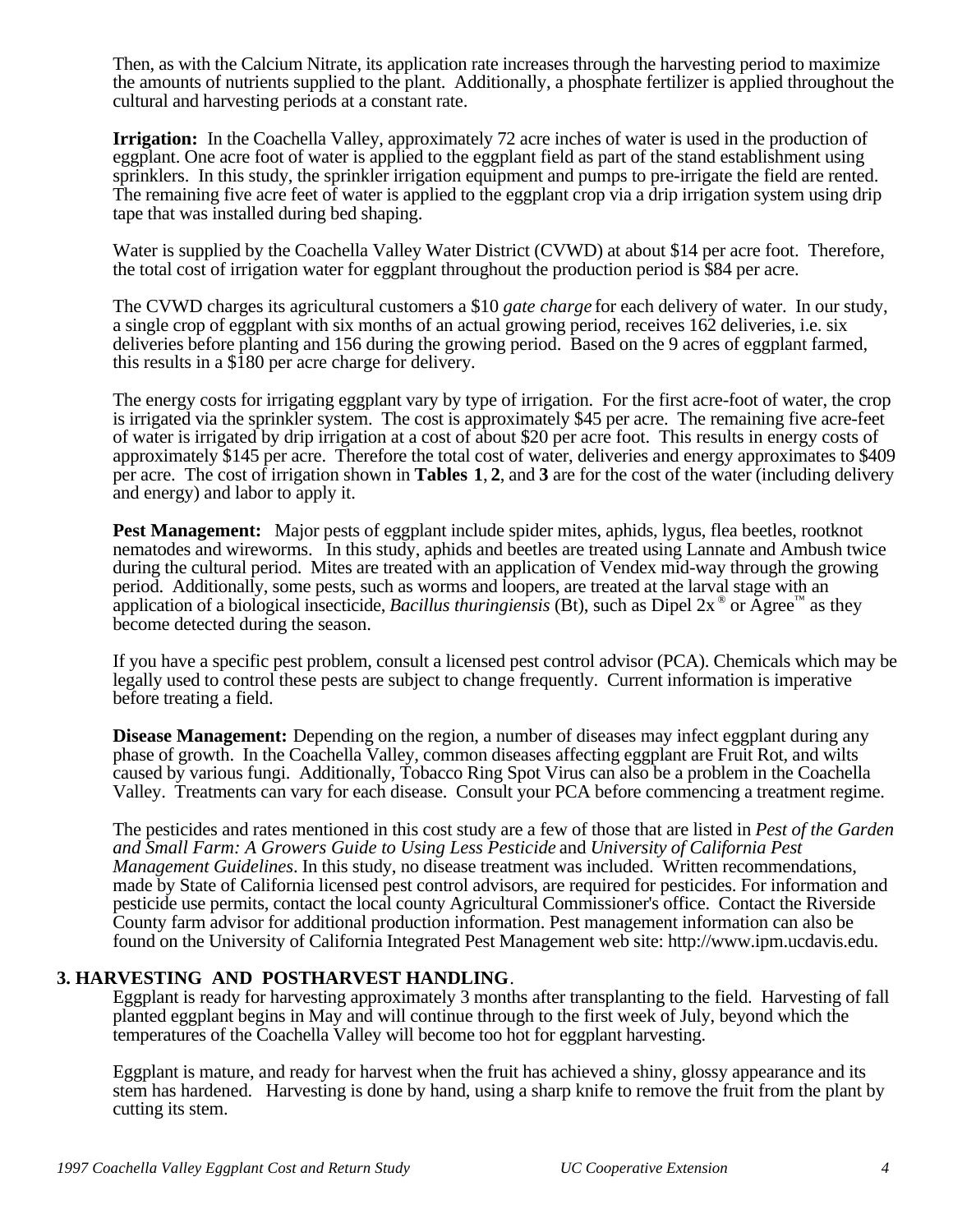Eggplant is packed in 10 and 20 pound boxes. The American variety is packed in 20 pound boxes with either 18 or 24 eggplant per box, depending on size of fruit. The Japanese and Italian varieties are packed in both 10 and 20 pound boxes, again depending on size of fruit. In our study we used a standardized packing of 20 lb. box for all varieties. After packing, the eggplant is transported to a local storage facility where it is chilled quickly and palletized before being shipped directly to market.

Eggplant is subject to chilling injury at temperatures below 50 $\degree$  F (10 $\degree$ C). It will also deteriorate quickly when exposed to, or placed in, warm temperature.

In general, eggplant has the same storage requirements as green beans, cucumber, chilies, and squash. These products may be stored together without deleterious effect. Costs for harvest operations are shown in **Tables 1** and **3**.

After the eggplant is harvested, the field is cleaned up by removing the drip tapes and plastic mulch from the soil.

## **4. YIELDS & RETURNS**

**Yields:** In any given year yields vary considerably. Average crop yields in Coachella Valley from 1990 to 1996 are shown to range from 565 to 1314 boxes per acre (**Table A.**). In this study, we used a yield of 1300 boxes per acre, the most common yield level obtained from participant growers as the basis of our analysis.

**Returns:** The market for eggplant is very volatile and prices per 20 pound box can vary greatly during the season. Growers market their crop through the local or Los Angeles brokers where they pay a percentage fee based on the FOB price per box. Brokers fees are usually 10% of the wholesale prices in the local market and 20% of the wholesale prices in the Los Angeles Market. In this study, marketing of eggplant is through a local broker. We used a price of \$7.75/box as the basis for our analysis. This price approximates the average price for the (1990 - 1996) period in Riverside County. However, to cover a broader scenario of productivity and prices, we analyzed returns at various yield and prices **(Table 6)**.

|         |                      | <b>KIVCL3RIC COUTILY, 1220 - 1220</b> |           |
|---------|----------------------|---------------------------------------|-----------|
| Year    | <b>Acres Planted</b> | Boxes Per Acre $\frac{2}{3}$          | Price/Box |
| 1990    | 151                  | 708                                   | \$7.34    |
| 1991    | 323                  | 765                                   | \$9.39    |
| 1992    | 94                   | 565                                   | \$6.76    |
| 1993    | 253                  | 1107                                  | \$9.02    |
| 1994    | 115                  | 1314                                  | \$6.99    |
| 1995    | 231                  | 1260                                  | \$8.19    |
| 1996    | 519                  | 1011                                  | \$6.82    |
| Average | 241                  | 961                                   | \$7.79    |

**Table A. Acres Planted, Average Yield, and Average Prices for Eggplant, Riverside County, 1990 - 1996<sup>1</sup>**

 $\frac{2}{7}$  Boxes weigh 20 lbs.

## **5. RISK**

l

The risks associated with fresh market eggplant production should be noted. While this study makes every effort to model a production system based on typical, real world practices, it cannot fully represent financial, agronomic, and market risks which affect the profitability and economic viability of fresh market eggplant production. Risk is caused by various sources of uncertainty which include production, price, and financing. Examples of these risks are insect damage, a decrease in price, and increase in interest rates. Because of the risk involved, access to information on production practices, prices, and markets is crucial.

*<sup>1997</sup> Coachella Valley Eggplant Cost and Return Study UC Cooperative Extension 5*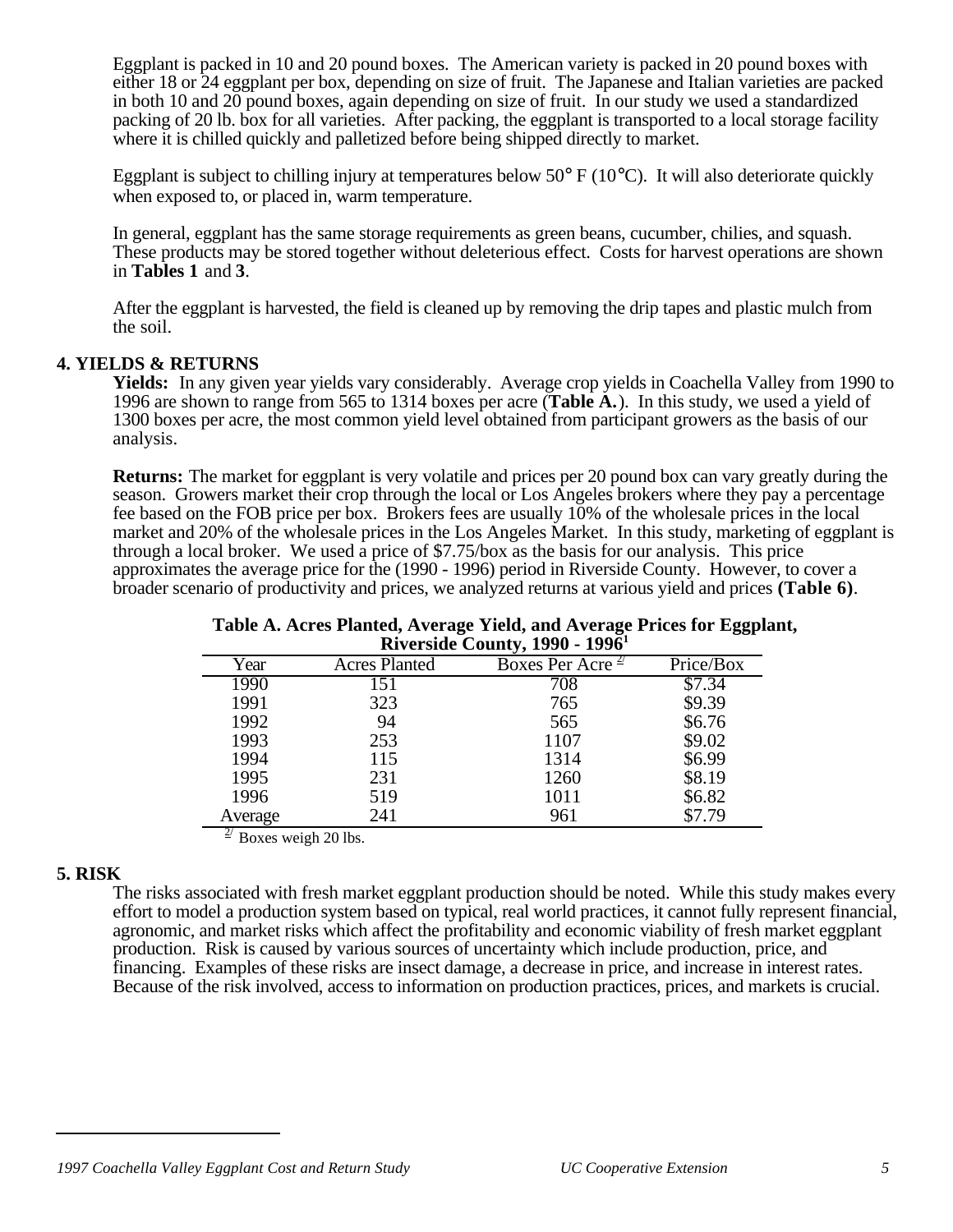## **6. LABOR**

Hourly wage for workers is \$5.25 per hour for both machine and non-machine workers. This is based on wages paid by growers that participated in this study. Growers also pay for benefits including, Workers Compensation, Social Security, Medicare, insurance, and other possible benefits. In this study, growers surveyed showed that benefits increased labor wages by 34%. This brings the labor rate to \$7.04 per hour for both machine and non-machine workers. The labor for operations involving machinery are 20% higher than the operation time to account for the extra labor involved in equipment set up, moving, maintenance and repair.

### **7. CASH OVERHEAD**

Cash overhead consists of various cash expenses paid out during the year that are assigned to the whole farm. These costs include property taxes, interest on operating capital, office expense, liability and property insurance, and equipment repairs.

**Property Taxes:** Counties charge a base property tax rate of 1% on the assessed value of the property. In some counties special assessment districts exist and charge additional taxes on property including equipment, buildings, and improvements. For this study, county taxes are calculated as 1% of the average value of the property. Average value equals new cost plus salvage value divided by 2 on a per acre basis.

**Interest On Operating Capital:** Interest on operating capital is based on cash operating costs and is calculated monthly until harvest at a nominal rate of 11.61% per year. A nominal interest rate is the going market cost of borrowed funds.

**Insurance:** Insurance for farm investments vary depending on the assets included and the amount of coverage. Property insurance provides coverage for property loss and is charged at 0.713% of the average value of the assets over their useful life. Liability insurance covers accidents on the farm and costs \$469 for the whole farm per year.

**Management Fee:** This study assumes that the farm is operated and managed by the same person(s). No management fee was included in this study. Any returns above total costs are considered returns to management and risk.

**Office Expenses:** Office and business expenses are estimated at \$30 per acre. These expenses include office supplies, telephone, bookkeeping, accounting, legal fees, road maintenance, etc.

## **8. NON-CASH OVERHEAD**

Non-cash overhead is comprised of depreciation and interest charged on equipment and other investments. Typically, farm equipment in the Coachella Valley is mostly old. In this study, the current purchase price for new equipment is reduced by 40% to indicate a mix of new and used equipment. Annual equipment and investment costs are shown in **Tables 1, 2, 3,** and **5**. They represent the per acre depreciation and interest costs for each investment on an annual basis.

**Depreciation:** Depreciation is a reduction in market value of investments due to wear, obsolescence, and age, and is on a straight line basis. Annual depreciation is calculated as purchase price minus salvage value divided by years of ownership of the investment. The purchase price and years of life are shown in **Table 4**.

**Interest On Investment:** The interest cost is a charge for the use of capital in eggplant production. It is calculated by multiplying the value of land and the average investment in equipment, buildings, trees, etc. (described in **Table 5**) by the real cost of capital in current dollars. The real cost of capital used in this study is the long run average of 4%. Average investment equals the new cost plus salvage value divided by 2.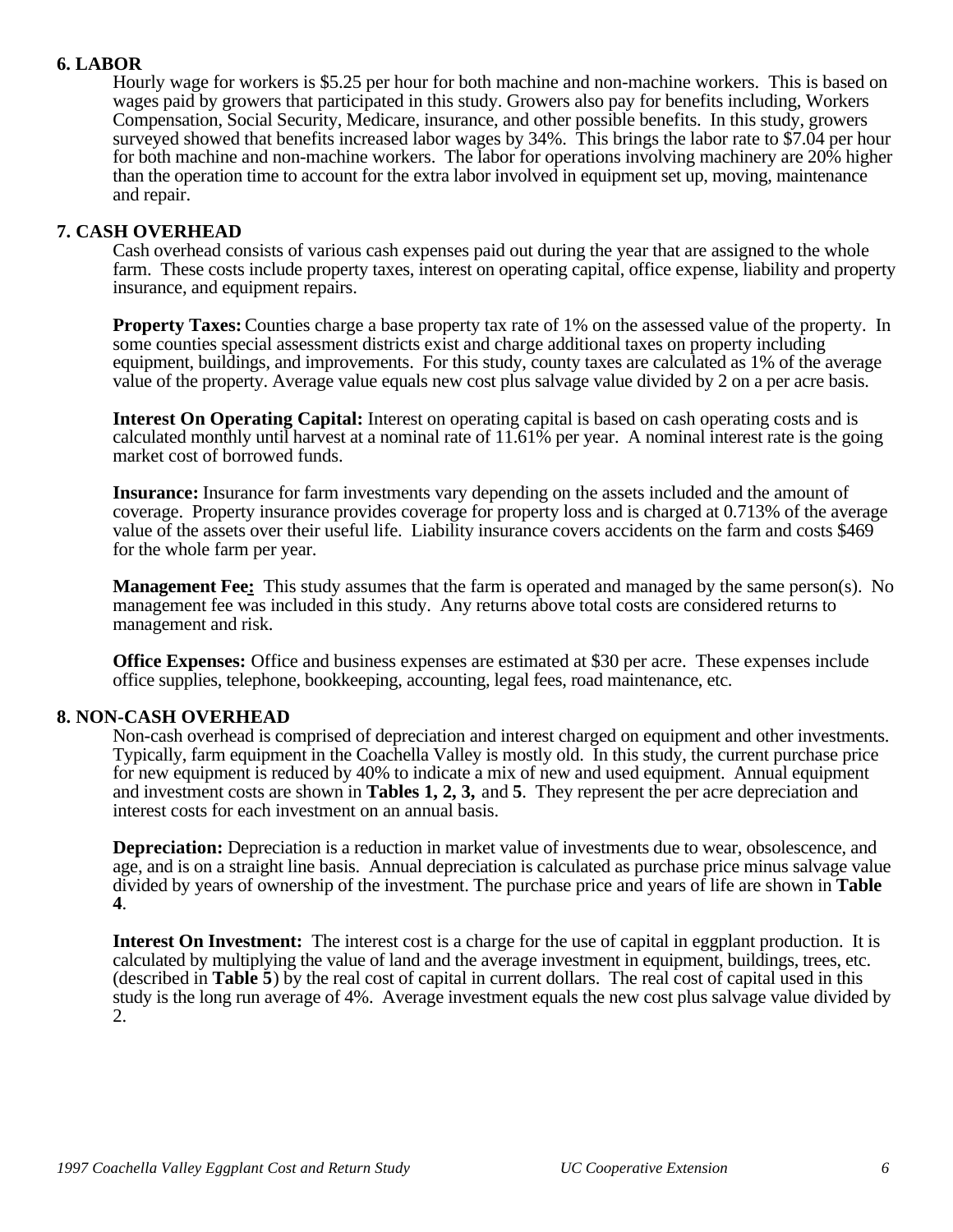## **9. EQUIPMENT CASH COSTS**

Equipment costs are composed of three parts; non-cash overhead, cash overhead, and operating costs. Both of the overhead factors have been discussed in previous sections. The operating costs consist of fuel, lubrication, and repairs.

In allocating the equipment costs on a per acre basis, hourly charges are calculated first and shown in **Table 5**. Repair costs are based on purchase price, annual hours of use, total hours of life, and repair coefficients formulated by the American Society of Agricultural Engineers (ASAE). Fuel and lubrication costs are also determined by ASAE equations based on maximum PTO hp, and type of fuel used. The fuel and repair cost per acre for each operation in **Table 1** is determined by multiplying the total hourly operating cost in **Table 5** for each piece of equipment by the number of hours per acre for that operation. Tractor time is 10% higher than implement time for a given operation to account for setup time. Prices for on-farm delivery of diesel is \$1.10 (off-road, no tax) and gasoline is \$1.25 per gallon.

## **ADDENDUM:**

1. Due to rounding, totals may be slightly different from the sum of components.

2. The per acre equipment costs in Table 1 reflect both the value and the level of use (hours and years of use) of the machinery complement. Therefore this cost could be different from the per acre value of the machinery complement in Table 4.

## **REFERENCES:**

- 1. American Society of Agricultural Engineers. 1992. *American Society of Agricultural Engineers Standards Yearbook*. St. Joseph, MI.
- 2. Boelje, Michael D., and Vernon R. Eidman. 1984. *Farm Management*. John Wiley and Sons. New York, NY
- 3. Statewide IPM Project. 1990. *Pests of the Garden and Small Farm: A Grower's Guide to Using Less Pesticide*. Pub. 3332. UC DANR. Oakland, CA.
- 4. Sims, W.L. and P.G. Smith. 1971 Reprinted 1984. *Growings in California*. let 2676, 12 pp. UC DANR. Oakland, CA.
- 5. Hall, H., S. Wada, and R. Voss. 1975. *Vegetable Gardening: Growings*. let 2773, 4 pp. UC DANR. Oakland, CA.
- 6. Myers, C. 1991. *Specialty and Minor Crops Handbook.* 1991. Pub. 3346. The Small Farm Center, UC DANR. Oakland, CA
- 7. Lorenz, O.A. and D. N. Maynard. 1988. *Knott's Handbook for Vegetable*. *Growers*. New York, NY. Wiley
- 8. USDA-ERS. 1991. *Economic Indicators of the Farm Sector: National Financial Summary* Agriculture and Rural Economics Division. ERS. USDA, Washington, DC.
- 9. Riverside County Agricultural Commissioner and Weights & Measures. *Agricultural Production Report 1986-1995.* Office of the Agricultural Commissioner, Riverside County. Riverside, CA
- 10. Jackson, L., K. Mayberry, F. Laemmlen, S. Koike, K. Schulbach, and W. Chaney. 1997. *Eggplant Production in California.* Publication 7216, 4 pp. UC DANR. Oakland, CA.
- 11. Aguiar, J., R. Molinar, and J. Valencia. 1997 Eggplant Production in California. DRAFT (1/97). 4 pp. UCCE.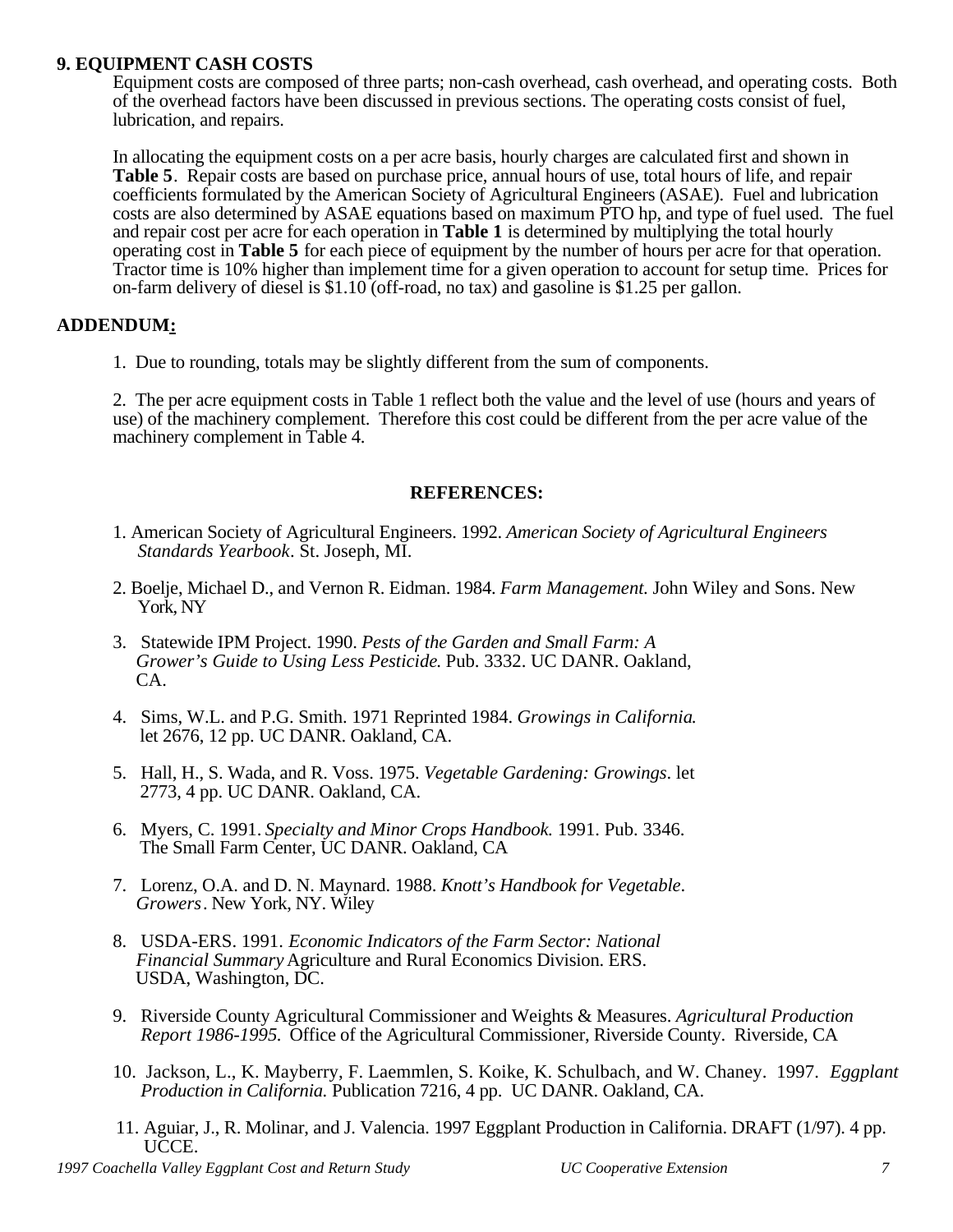## **ACKNOWLEDGMENT:**

We express our appreciation to those growers and other cooperators who provided data for the development of this cost study. The use of trade names in this report does not constitute an endorsement or recommendation by the University of California nor is any criticism implied by omission of other similar products.

## University of California Cooperative Extension - Southern Region

Etaferahu Takele Area Farm Advisor, Farm Management Economics UCCE - Southern Region 21150 Box Springs Road Moreno Valley, CA 92557-8708 Phone : (909) 683-6491 x 243 Fax : (909) 788-2615 E-Mail : Takele@ucrac1.ucr.edu

Jose Aguiar Farm Advisor, Vegetables Crops and Small Farms UCCE - Riverside County 46-209 Oasis Street, Room 103 Indio, CA 92201 Phone : (760) 863-8293 Fax :  $(760)$  775-0600

*The University of California Cooperative Extension in compliance with the Civil Rights Act of 1964. Title IX of the Education Amendments of 1972, and the Rehabilitation Act of 1973 does not discriminate on the basis of race, creed, religion, color, national origins, or mental or physical handicaps in any of its programs or activities, or with respect to any of its employment practices or procedures. The University of California does not discriminate on the basis of age, ancestry, sexual orientation, marital status, citizenship, medical condition (as defined in section 12926 of the California Government Code) or because the individuals are disabled or Vietnam era veterans. Inquiries regarding this policy may be directed to the Personnel Studies and Affirmative Action Manager, Agriculture and Natural Resources, 2120 University Avenue, University of California, Berkeley, California 94720, (510) 644-4270.*

**University of California and the United States Department of Agriculture cooperating.**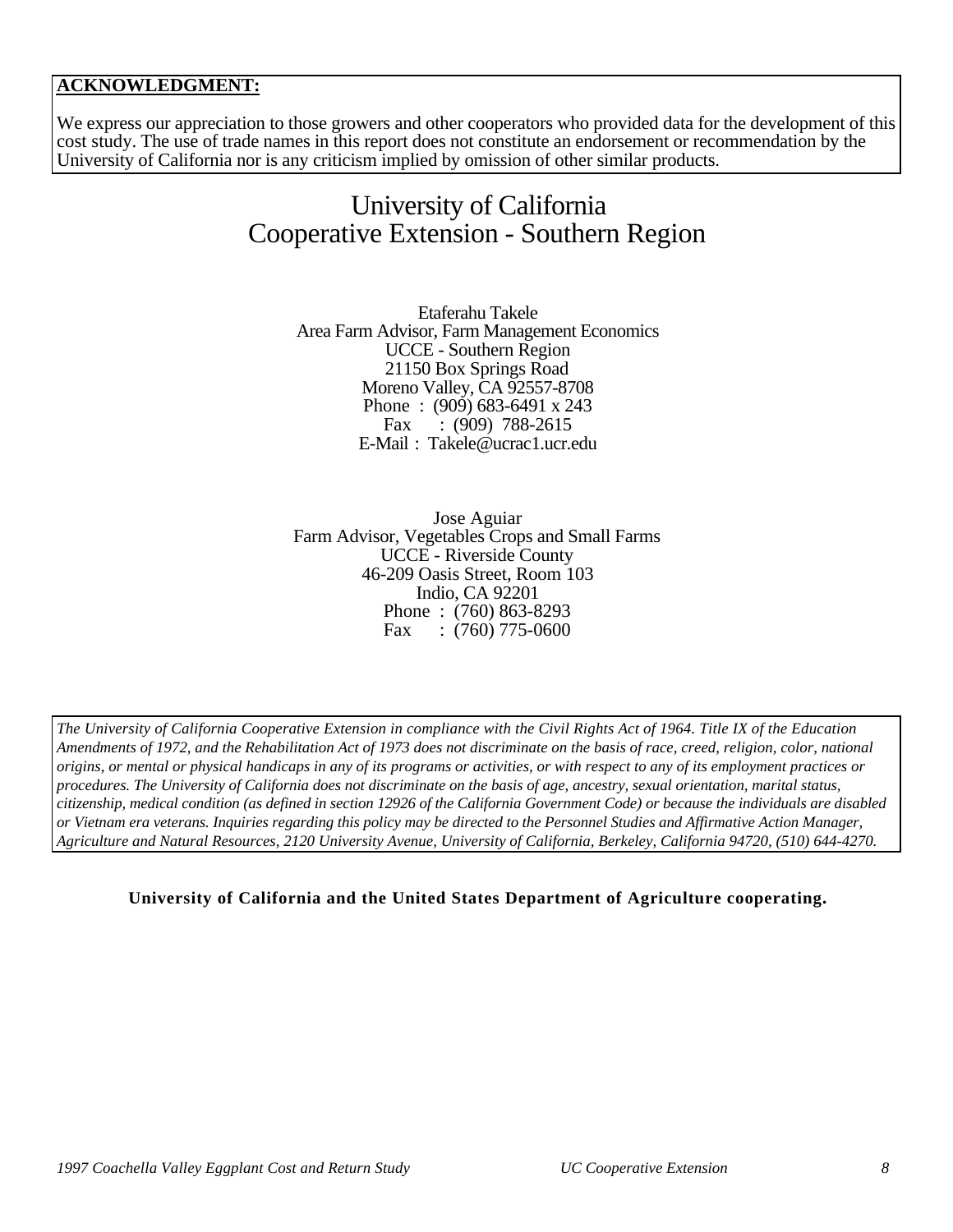### U.C. COOPERATIVE EXTENSION Table 1. COSTS PER ACRE TO PRODUCE EGGPLANT RIVERSIDE COUNTY - 1997

|                                        | Labor Rate: \$7.04/hr. machine labor<br>\$7.04/hr. non-machine labor |                  |                  |                                                                  |                  |                |        |
|----------------------------------------|----------------------------------------------------------------------|------------------|------------------|------------------------------------------------------------------|------------------|----------------|--------|
|                                        | Operation                                                            |                  |                  | Yield per Acre: 1,300 Boxes<br>Cash and Labor Costs per Acre --- |                  |                |        |
|                                        | Time                                                                 | Labor            | Fuel, Lube       | Material                                                         | Custom/          | Total          | Your   |
| Operation                              | (Hrs/A)                                                              | Cost             | & Repairs        | Cost                                                             | Rent             | Cost           | $\cos$ |
| Preplant:                              |                                                                      |                  |                  |                                                                  |                  |                |        |
| Disc                                   | $\boldsymbol{0}$                                                     | 3                | 4                | $\boldsymbol{0}$                                                 | $\boldsymbol{0}$ | $\tau$         |        |
| Plow                                   | $\mathbf{1}$                                                         | 9                | 11               | $\mathbf{0}$                                                     | $\boldsymbol{0}$ | 20             |        |
| Landplane                              | $\mathbf{0}$                                                         | $\mathfrak{2}$   | 3                | $\mathbf{0}$                                                     | $\overline{0}$   | 5              |        |
| Pre-Irrigate                           | 3                                                                    | 18               | $\boldsymbol{0}$ | 68                                                               | $\boldsymbol{0}$ | 86             |        |
| $Disc - 2X$                            | 1                                                                    | 6                | 8                | $\mathbf{0}$                                                     | $\mathbf{0}$     | 14             |        |
| Chicken Manure                         | $\mathbf{0}$                                                         | $\boldsymbol{0}$ | $\boldsymbol{0}$ | $\mathbf{0}$                                                     | 100              | 100            |        |
| List                                   | $\boldsymbol{0}$                                                     | $\mathfrak{2}$   | $\overline{c}$   | $\boldsymbol{0}$                                                 | $\mathbf{0}$     | 3              |        |
| Drip Tape                              | $\mathbf{1}$                                                         | 5                | 5                | $\mathbf{0}$                                                     | 122              | 132            |        |
| Plastic Mulch                          | $\mathbf{1}$                                                         | 9                | 10               | $\mathbf{0}$                                                     | 250              | 269            |        |
| Cultivate                              | $\mathbf{1}$                                                         | $\overline{4}$   | 5                | $\mathbf{0}$                                                     | $\mathbf{0}$     | 9              |        |
| Soil Fumigation                        | $\overline{0}$                                                       | $\mathbf{0}$     | $\boldsymbol{0}$ | $\mathbf{0}$                                                     | 384              | 384            |        |
| Puncture Mulch                         | $\mathbf{0}$                                                         | $\overline{4}$   | $\mathfrak{2}$   | $\mathbf{0}$                                                     | 0                | 6              |        |
| TOTAL PREPLANT COSTS                   | 8                                                                    | 61               | 50               | 68                                                               | 856              | 1,036          |        |
| Cultural:                              |                                                                      |                  |                  |                                                                  |                  |                |        |
| Drip Irrigation                        | 13                                                                   | 88               | $\boldsymbol{0}$ | 341                                                              | 0                | 429            |        |
| <b>Transplant Eggplant</b>             | $\boldsymbol{0}$                                                     | $\boldsymbol{0}$ | $\boldsymbol{0}$ | 1,478                                                            | $\boldsymbol{0}$ | 1,478          |        |
| Calcium Nitrate Fertilizer             | $\boldsymbol{0}$                                                     | $\boldsymbol{0}$ | $\boldsymbol{0}$ | 10                                                               | $\boldsymbol{0}$ | 10             |        |
| Light Fertilizer                       | $\mathbf{0}$                                                         | $\mathbf{0}$     | $\overline{0}$   | 10                                                               | $\overline{0}$   | 10             |        |
| Phosphate Fertilizer                   | $\boldsymbol{0}$                                                     | $\boldsymbol{0}$ | $\boldsymbol{0}$ | 2                                                                | 0                | $\mathfrak{2}$ |        |
| <b>Insecticide Treatment</b>           | $\mathbf{1}$                                                         | 8                | 10               | 64                                                               | $\overline{0}$   | 83             |        |
| Mite Treatment                         | 1                                                                    | $\overline{4}$   | 5                | 30                                                               | $\mathbf{0}$     | 39             |        |
| <b>B.T.</b> Treatment                  | 1                                                                    | $\overline{4}$   | 5                | 10                                                               | $\boldsymbol{0}$ | 20             |        |
| Weeds                                  | $\boldsymbol{0}$                                                     | $\boldsymbol{0}$ | $\boldsymbol{0}$ | $\boldsymbol{0}$                                                 | 50               | 50             |        |
| Pickup Truck                           | $\overline{4}$                                                       | 38               | 26               | $\mathbf{0}$                                                     | $\overline{0}$   | 63             |        |
| TOTAL CULTURAL COSTS                   | 19                                                                   | 142              | 47               | 1,945                                                            | 50               | 2,184          |        |
| Harvest:                               |                                                                      |                  |                  |                                                                  |                  |                |        |
| Harvest                                | $\boldsymbol{0}$                                                     | $\boldsymbol{0}$ | $\boldsymbol{0}$ | 5,467                                                            | $\boldsymbol{0}$ | 5,467          |        |
|                                        |                                                                      |                  |                  |                                                                  |                  |                |        |
| TOTAL HARVEST COSTS                    | $\overline{0}$                                                       | $\mathbf{0}$     | $\boldsymbol{0}$ | 5,467                                                            | 0                | 5,467          |        |
| Postharvest:<br>Cleanup Costs          | $\boldsymbol{0}$                                                     | $\boldsymbol{0}$ | $\boldsymbol{0}$ | $\boldsymbol{0}$                                                 | 100              | 100            |        |
| TOTAL POSTHARVEST COSTS                | $\boldsymbol{0}$                                                     | $\mathbf{0}$     | 0                | $\boldsymbol{0}$                                                 | 100              | 100            |        |
| Interest on operating capital @ 11.61% |                                                                      |                  |                  |                                                                  |                  | 220            |        |
| TOTAL OPERATING COSTS/ACRE             |                                                                      | 204              | 97               | 7,480                                                            | 1,006            | 9,006          |        |
| TOTAL OPERATING COSTS/BOX              |                                                                      |                  |                  |                                                                  |                  | 6.93           |        |
| <b>CASH OVERHEAD:</b>                  |                                                                      |                  |                  |                                                                  |                  |                |        |
| Land Rent                              |                                                                      |                  |                  |                                                                  |                  | 113            |        |
| Office Expense                         |                                                                      |                  |                  |                                                                  |                  | 30             |        |
| Sprinkler Pump Rent                    |                                                                      |                  |                  |                                                                  |                  | 6              |        |
| Sprinkler Pipe                         |                                                                      |                  |                  |                                                                  |                  | 10             |        |
| Liability Insurance                    |                                                                      |                  |                  |                                                                  |                  | $\sqrt{4}$     |        |
| Property Taxes                         |                                                                      |                  |                  |                                                                  |                  | 9              |        |
| Property Insurance                     |                                                                      |                  |                  |                                                                  |                  | 6              |        |
| <b>Investment Repairs</b>              |                                                                      |                  |                  |                                                                  |                  | 52             |        |
| TOTAL CASH OVERHEAD COSTS              |                                                                      |                  |                  |                                                                  |                  | 228            |        |
| TOTAL CASH COSTS/ACRE                  |                                                                      |                  |                  |                                                                  |                  | 9,234          |        |
| TOTAL CASH COSTS/BOX                   |                                                                      |                  |                  |                                                                  |                  | 7.10           |        |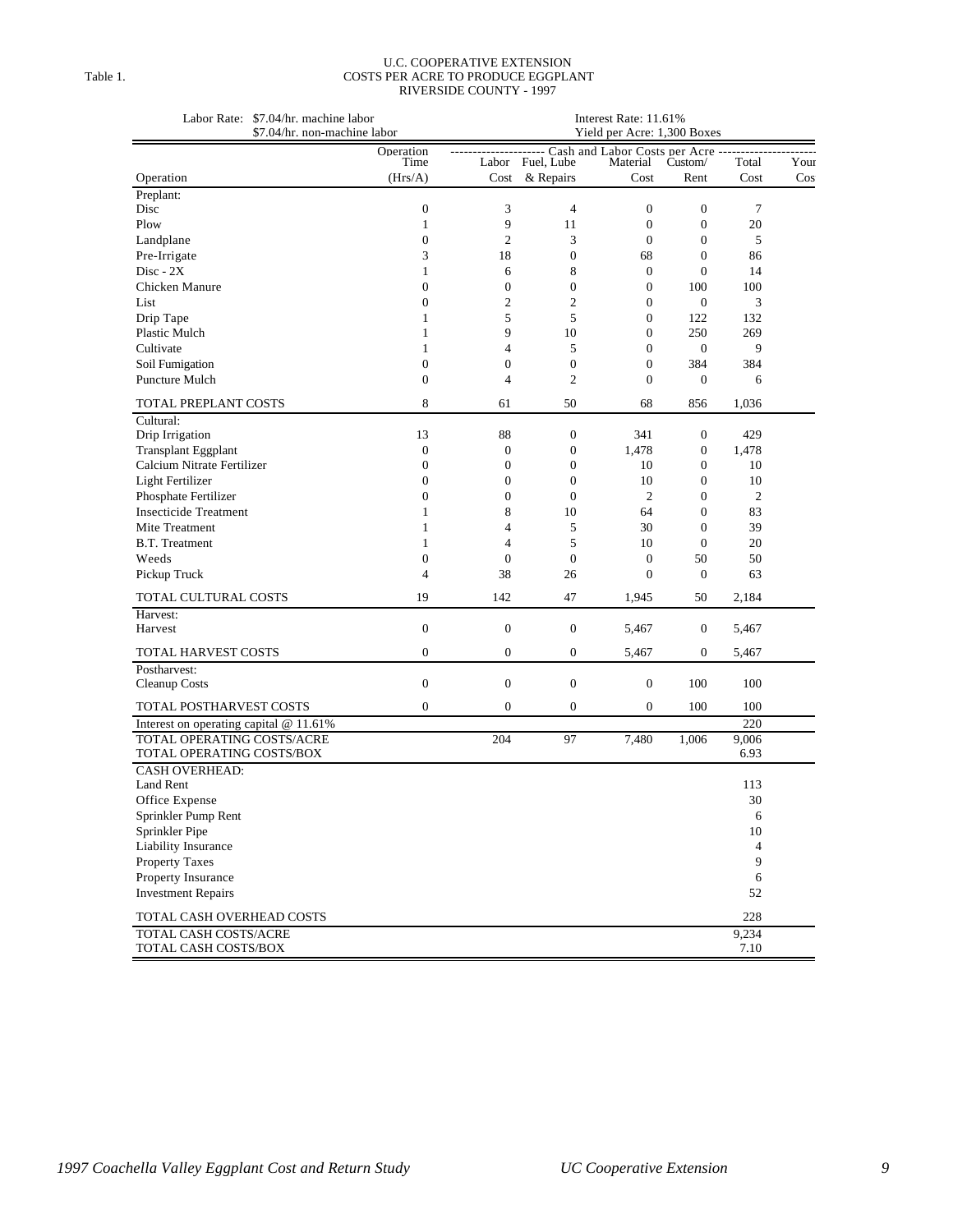### U.C. COOPERATIVE EXTENSION Table 1. Continued

| NON-CASH OVERHEAD:      | Per       |              |                                 |       |  |
|-------------------------|-----------|--------------|---------------------------------|-------|--|
|                         | Producing |              | Annual Cost ------------------- |       |  |
| Investment:             | Acre      | Depreciation | Interest $@$ 4.00%              |       |  |
| Shop Building           | 21        |              | 0                               |       |  |
| Shop Tools              | 42        |              |                                 | 3     |  |
| Fuel Tanks & Pumps      | 8         |              | $\Omega$                        |       |  |
| Drip Irrigation System  | 942       | 57           | 21                              | 77    |  |
| Equipment               | 548       | 47           | 12                              | 59    |  |
| TOTAL NON-CASH OVERHEAD | 1,560     | 108          | 34                              | 142   |  |
| TOTAL COSTS/ACRE        |           |              |                                 | 9,377 |  |
| <b>TOTAL COSTS/BOX</b>  |           |              |                                 | 7.21  |  |
|                         |           |              |                                 |       |  |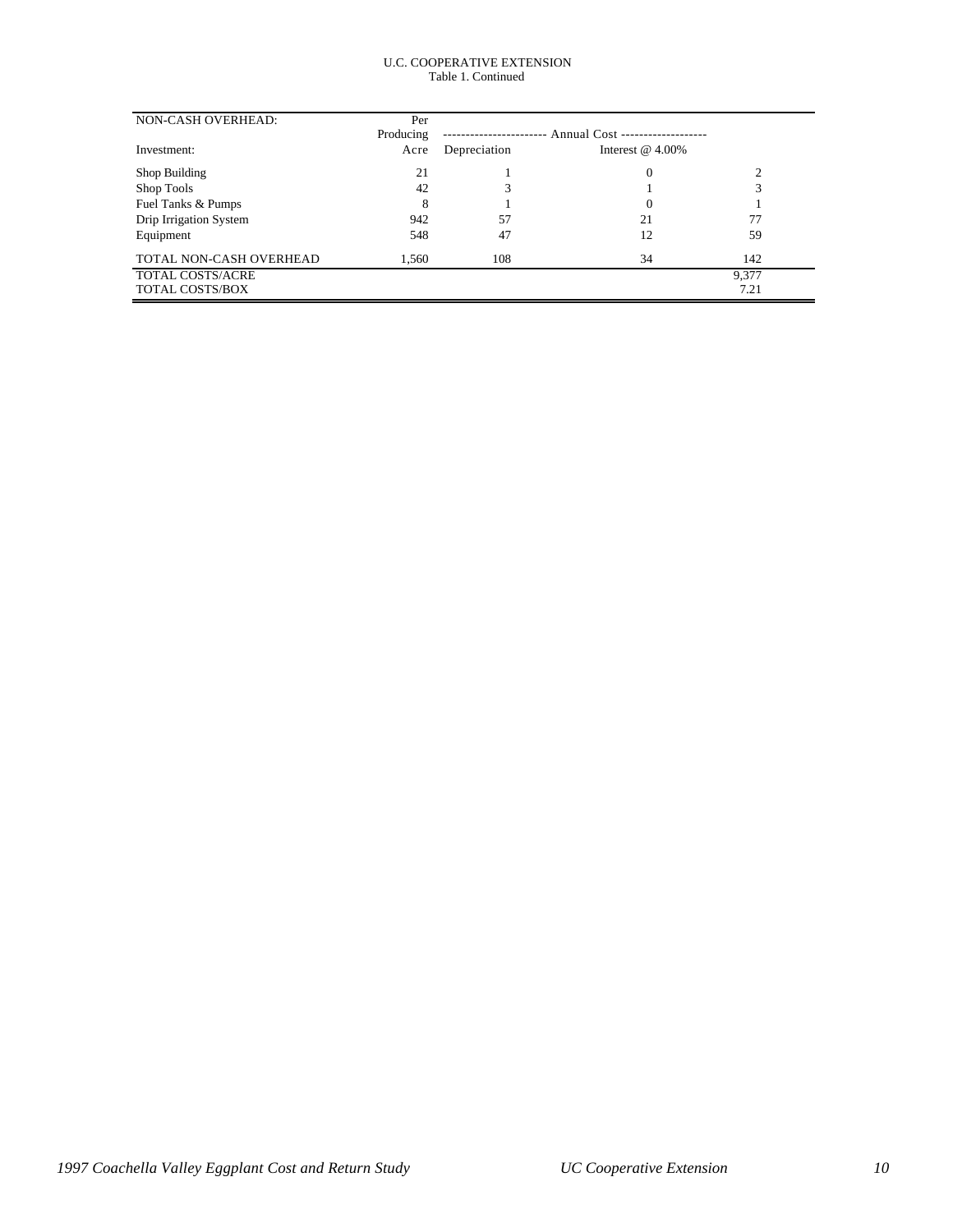### U.C. COOPERATIVE EXTENSION Table 2. COSTS PER ACRE TO PRODUCE EGGPLANT RIVERSIDE COUNTY - 1997

Labor Rate: \$7.04/hr. non-machine labor Interest Rate: 11.61% \$7.04/hr. machine labor

| \$7.04/nr. machine Iabor                                |               |            |                       |                       |              |
|---------------------------------------------------------|---------------|------------|-----------------------|-----------------------|--------------|
|                                                         | Quantity/Acre | Unit       | Price or<br>Cost/Unit | Value or<br>Cost/Acre | Your<br>Cost |
| <b>GROSS RETURNS</b>                                    |               |            |                       |                       |              |
| Eggplant                                                | 1,300.00      | <b>Box</b> | 7.75                  | 10,075                |              |
| TOTAL GROSS RETURNS FOR EGGPLANT                        |               |            |                       | 10,075                |              |
| <b>OPERATING COSTS</b>                                  |               |            |                       |                       |              |
| Water:                                                  |               |            |                       |                       |              |
| Water                                                   | 72.00         | AcIn       | 5.68                  | 409                   |              |
| Custom:                                                 |               |            |                       |                       |              |
| Chicken Manure                                          | 1.00          | Acre       | 100.00                | 100                   |              |
| Drip Tape                                               | 1.00          | Acre       | 105.00                | 105                   |              |
| Plastic Mulch                                           | 1.00          | Acre       | 250.00                | 250                   |              |
| Methyl Bromide                                          | 1.00          | Acre       | 384.00                | 384                   |              |
| Hand Weed                                               | 1.00          | Acre       | 50.00                 | 50                    |              |
| Cleanup Costs                                           | 1.00          | Acre       | 100.00                | 100                   |              |
| Rent:                                                   |               |            |                       |                       |              |
| Drip Tape Injector                                      | 1.00          | Acre       | 17.00                 | 17                    |              |
| Transplant:                                             |               |            |                       |                       |              |
| <b>Transplant Plants</b>                                | 2,000.00      | Each       | 0.65                  | 1,300                 |              |
| Plant Eggplants                                         | 2,000.00      | Each       | 0.08                  | 160                   |              |
| Seed:                                                   |               |            |                       |                       |              |
| Seed - American                                         | 0.90          | Oz         | 18.00                 | 16                    |              |
| Seed - Japanese                                         | 0.05          | Oz         | 19.00                 | $\mathbf{1}$          |              |
| Seed - Italian                                          | 0.05          | Oz         | 8.50                  | $\mathbf{0}$          |              |
| Fertilizer:                                             |               |            |                       |                       |              |
| Ca NO3 Fertilizer                                       | 75.00         | Lb         | 0.13                  | 10                    |              |
| 10-0-5 Light Fertilizer                                 | 100.00        | Lb         | 0.10                  | 10                    |              |
|                                                         |               | Lb         | 0.20                  | $\overline{c}$        |              |
| Phosphate Fertilizer<br>Insecticide:                    | 11.00         |            |                       |                       |              |
| Lannate                                                 | 2.00          | Lb         | 20.06                 | 40                    |              |
|                                                         | 25.60         | Oz         |                       | 24                    |              |
| Ambush                                                  |               |            | 0.95                  | 30                    |              |
| Vendex<br>Dipel 2x                                      | 1.00<br>1.00  | Lb<br>Lb   | 29.60                 | 10                    |              |
| Harvest:                                                |               |            | 10.35                 |                       |              |
|                                                         |               |            |                       |                       |              |
| Harvest                                                 | 1,300.00      | Box        | 2.55                  | 3,315                 |              |
| <b>Box</b><br><b>Broker Commission</b>                  | 1,300.00      | Box        | 0.88                  | 1,144                 |              |
|                                                         | 1,300.00      | Box        | 0.78                  | 1,007                 |              |
| Labor (machine)                                         | 13.92         | hrs        | 7.04                  | 98                    |              |
| Labor (non-machine)<br>Fuel - Gas                       | 15.00         | hrs        | 7.04                  | 106                   |              |
| Fuel - Diesel                                           | 8.90          | gal        | 1.25                  | 11                    |              |
|                                                         | 33.68         | gal        | 1.10                  | 37<br>7               |              |
| Lube                                                    |               |            |                       |                       |              |
| Machinery repair                                        |               |            |                       | 41                    |              |
| Interest on operating capital @ 11.61%                  |               |            |                       | 220                   |              |
| TOTAL OPERATING COSTS/ACRE                              |               |            |                       | 9,006                 |              |
| TOTAL OPERATING COSTS/BOX                               |               |            |                       | 7                     |              |
| NET RETURNS ABOVE OPERATING COSTS                       |               |            |                       | 1,069                 |              |
| <b>CASH OVERHEAD COSTS:</b>                             |               |            |                       |                       |              |
| Land Rent                                               |               |            |                       | 113                   |              |
| Office Expense                                          |               |            |                       | 30                    |              |
| Sprinkler Pump Rent                                     |               |            |                       | 6                     |              |
| Sprinkler Pipe                                          |               |            |                       | 10                    |              |
| Liability Insurance                                     |               |            |                       | $\overline{4}$        |              |
| <b>Property Taxes</b>                                   |               |            |                       | 9                     |              |
| Property Insurance                                      |               |            |                       | 6                     |              |
| <b>Investment Repairs</b>                               |               |            |                       | 52                    |              |
|                                                         |               |            |                       |                       |              |
| TOTAL CASH OVERHEAD COSTS/ACRE<br>TOTAL CASH COSTS/ACRE |               |            |                       | 228<br>9,234          |              |
| TOTAL CASH COSTS/BOX                                    |               |            |                       | 7.10                  |              |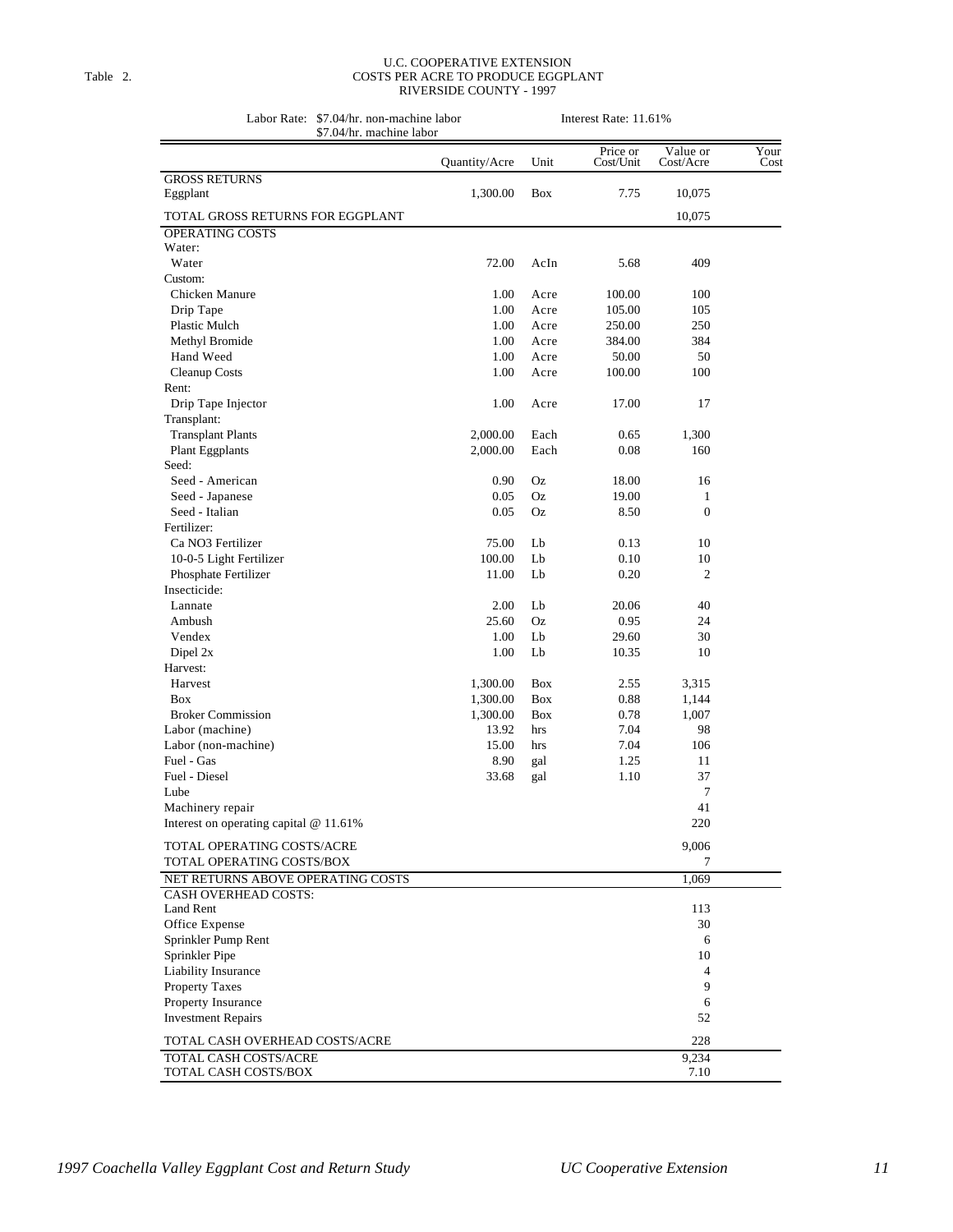### U.C. COOPERATIVE EXTENSION Table 2. Continued

| NON-CASH OVERHEAD COSTS (DEPRECIATION & INTEREST): |                |  |
|----------------------------------------------------|----------------|--|
| Shop Building                                      | $\overline{c}$ |  |
| Shop Tools                                         | 3              |  |
| Fuel Tanks & Pumps                                 |                |  |
| Drip Irrigation System                             | 77             |  |
| Equipment                                          | 59             |  |
| TOTAL NON-CASH OVERHEAD COSTS/ACRE                 | 142            |  |
| <b>TOTAL COSTS/ACRE</b>                            | 9.377          |  |
| <b>TOTAL COSTS/BOX</b>                             | 7.21           |  |
| NET RETURNS ABOVE TOTAL COSTS                      | 698            |  |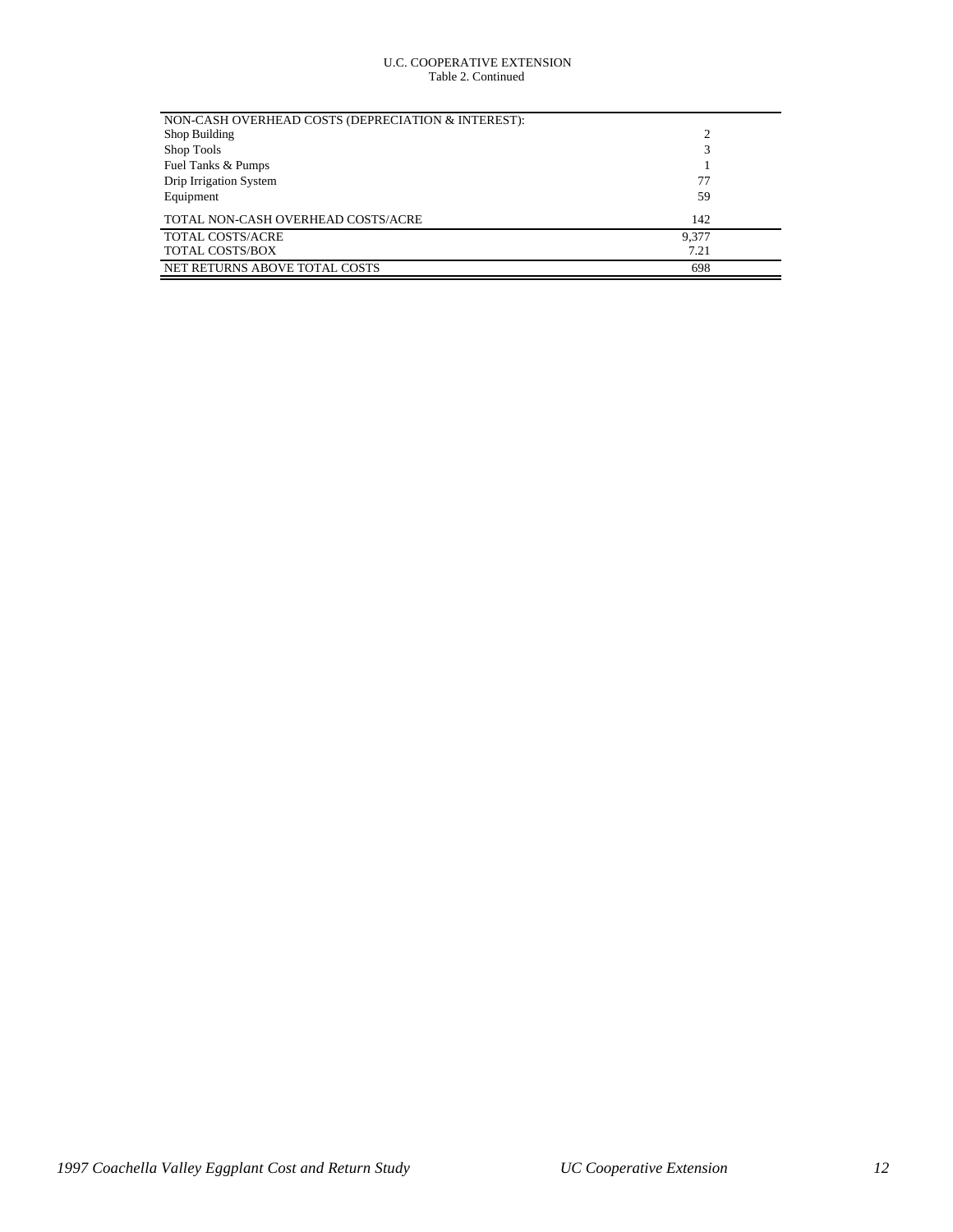#### U.C. COOPERATIVE EXTENSION Table 3. MONTHLY CASH COSTS TO PRODUCE EGGPLANT RIVERSIDE COUNTY - 1997

| Beginning: OCT 97<br>Ending: SEP 98      | $\overline{OCT}$ <sub>97</sub> | <b>NOV</b><br>97 | $DEC$ <sub>97</sub> | <b>JAN</b><br>98 | $\frac{\rm{FEB}}{\rm{98}}$  | $\frac{\text{MAR}}{98}$ | <b>APR</b><br>98 | MAY<br>98        | $\frac{\text{JUN}}{98}$ | $\frac{\text{JUL}}{98}$ | $\frac{\text{AUG}}{98}$ | 98             | <b>SEF TOTAL</b> |
|------------------------------------------|--------------------------------|------------------|---------------------|------------------|-----------------------------|-------------------------|------------------|------------------|-------------------------|-------------------------|-------------------------|----------------|------------------|
| Preplant:                                |                                |                  |                     |                  |                             |                         |                  |                  |                         |                         |                         |                |                  |
| Disc                                     | $\overline{7}$                 |                  |                     |                  |                             |                         |                  |                  |                         |                         |                         |                | $\overline{7}$   |
| Plow                                     | 20                             |                  |                     |                  |                             |                         |                  |                  |                         |                         |                         |                | 20               |
| Landplane                                | 5                              |                  |                     |                  |                             |                         |                  |                  |                         |                         |                         |                | 5                |
| Pre-Irrigate                             | 86                             |                  |                     |                  |                             |                         |                  |                  |                         |                         |                         |                | 86               |
| $Disc - 2X$                              | 14                             |                  |                     |                  |                             |                         |                  |                  |                         |                         |                         |                | 14               |
| Chicken Manure                           | 100                            |                  |                     |                  |                             |                         |                  |                  |                         |                         |                         |                | 100              |
| List                                     | 3                              |                  |                     |                  |                             |                         |                  |                  |                         |                         |                         |                | 3                |
| Drip Tape                                |                                |                  |                     | 132              |                             |                         |                  |                  |                         |                         |                         |                | 132              |
| Plastic Mulch                            |                                |                  |                     | 269              |                             |                         |                  |                  |                         |                         |                         |                | 269              |
| Cultivate                                |                                |                  |                     | 9                |                             |                         |                  |                  |                         |                         |                         |                | 9                |
| Soil Fumigation                          |                                |                  |                     | 384              |                             |                         |                  |                  |                         |                         |                         |                | 384              |
| Puncture Mulch                           |                                |                  |                     | 6                |                             |                         |                  |                  |                         |                         |                         |                | 6                |
| TOTAL PREPLANT COSTS                     | 236                            |                  |                     | 800              |                             |                         |                  |                  |                         |                         |                         |                | 1,036            |
| Cultural:                                |                                |                  |                     |                  |                             |                         |                  |                  |                         |                         |                         |                |                  |
| Drip Irrigation                          |                                |                  |                     |                  | 86                          | 86                      | 86               | 86               | 86                      |                         |                         |                | 429              |
| <b>Transplant Eggplant</b>               |                                |                  |                     |                  | 1,478                       |                         |                  |                  |                         |                         |                         |                | 1,478            |
| Calcium Nitrate Fertilizer               |                                |                  |                     |                  | 5                           |                         |                  |                  | 5                       |                         |                         |                | 10               |
| Light Fertilizer                         |                                |                  |                     |                  | $\overline{2}$              |                         |                  | $\overline{4}$   | 4                       |                         |                         |                | 10               |
| Phosphate Fertilizer                     |                                |                  |                     |                  | $\overline{0}$              | $\boldsymbol{0}$        | $\mathbf{0}$     | $\boldsymbol{0}$ | $\mathbf{1}$            |                         |                         |                | $\overline{2}$   |
| <b>Insecticide Treatment</b>             |                                |                  |                     |                  | 42                          |                         |                  | 42               |                         |                         |                         |                | 83               |
| Mite Treatment                           |                                |                  |                     |                  |                             | 39                      |                  |                  |                         |                         |                         |                | 39               |
| <b>B.T.</b> Treatment                    |                                |                  |                     |                  |                             |                         | 20               |                  |                         |                         |                         |                | 20               |
| Weeds                                    |                                |                  |                     |                  |                             |                         | 50               |                  |                         |                         |                         |                | 50               |
| Pickup Truck                             | 6                              | 6                | 6                   | 6                | 6                           | 6                       | 6                | 6                | 6                       | 6                       |                         |                | 63               |
| TOTAL CULTURAL COSTS                     | 6                              | 6                | 6                   | 6                | 1,619                       | 132                     | 162              | 138              | 102                     | 6                       |                         |                | 2,184            |
| Harvest:                                 |                                |                  |                     |                  |                             |                         |                  |                  |                         |                         |                         |                |                  |
| Harvest                                  |                                |                  |                     |                  |                             |                         |                  | 1,367            | 3,417                   | 683                     |                         |                | 5,467            |
| TOTAL HARVEST COSTS                      |                                |                  |                     |                  |                             |                         |                  | 1,367            | 3,417                   | 683                     |                         |                | 5,467            |
| Postharvest:                             |                                |                  |                     |                  |                             |                         |                  |                  |                         |                         |                         |                |                  |
| Cleanup Costs                            |                                |                  |                     |                  |                             |                         |                  |                  |                         | 100                     |                         |                | 100              |
| TOTAL POSTHARVEST COSTS                  |                                |                  |                     |                  |                             |                         |                  |                  |                         | 100                     |                         |                | 100              |
| Interest on operating capital $@11.61\%$ | $\overline{2}$                 | $\overline{2}$   | $\overline{2}$      | 10               | $\overline{26}$             | $\overline{27}$         | 29               | 43               | $\overline{77}$         |                         |                         |                | 220              |
| TOTAL OPERATING COSTS/ACRE               | 245                            | 9                | 9                   | 816              | 1,645                       | 159                     | 191              | 1,548            | 3,596                   | 790                     |                         |                | 9,006            |
| TOTAL OPERATING COSTS/BOX                | 0.19                           | 0.01             | 0.01                | 0.63             | 1.27                        | 0.12                    | 0.15             | 1.19             | 2.77                    | 0.61                    |                         |                | 6.93             |
| <b>CASH OVERHEAD:</b>                    |                                |                  |                     |                  |                             |                         |                  |                  |                         |                         |                         |                |                  |
| <b>Land Rent</b>                         |                                |                  | 113                 |                  |                             |                         |                  |                  |                         |                         |                         |                | 113              |
| Office Expense                           |                                |                  | 30                  |                  |                             |                         |                  |                  |                         |                         |                         |                | 30               |
| Sprinkler Pump Rent                      |                                |                  |                     | 6                |                             |                         |                  |                  |                         |                         |                         |                | 6                |
| Sprinkler Pipe                           |                                |                  |                     | 10               |                             |                         |                  |                  |                         |                         |                         |                | 10               |
| <b>Liability Insurance</b>               |                                |                  | 4                   |                  |                             |                         |                  |                  |                         |                         |                         |                | $\overline{4}$   |
| <b>Property Taxes</b>                    |                                |                  |                     |                  | $\overline{4}$              |                         |                  |                  |                         | 4                       |                         |                | 9                |
| Property Insurance                       |                                |                  |                     |                  | $\ensuremath{\mathfrak{Z}}$ |                         |                  |                  |                         | 3                       |                         |                | 6                |
| <b>Investment Repairs</b>                | 4                              | $\overline{4}$   | $\overline{4}$      | $\overline{4}$   | $\overline{4}$              | $\overline{4}$          | 4                | $\overline{4}$   | 4                       | $\overline{4}$          | $\overline{4}$          | $\overline{4}$ | 52               |
| TOTAL CASH OVERHEAD COSTS                | 4                              | 4                | 151                 | 20               | 12                          | $\overline{4}$          | 4                | $\overline{4}$   | 4                       | 12                      | 4                       | $\overline{4}$ | 228              |
| TOTAL CASH COSTS/ACRE                    | 249                            | 13               | 160                 | 836              | 1,656                       | 163                     | 195              | 1,553            | 3,600                   | 801                     | $\overline{4}$          | $\overline{4}$ | 9,234            |
| TOTAL CASH COSTS/BOX                     | 0.19                           | 0.01             | 0.12                | 0.64             | 1.27                        | 0.13                    | 0.15             | 1.19             | 2.77                    | 0.62                    | 0.00                    | 0.00           | 7.10             |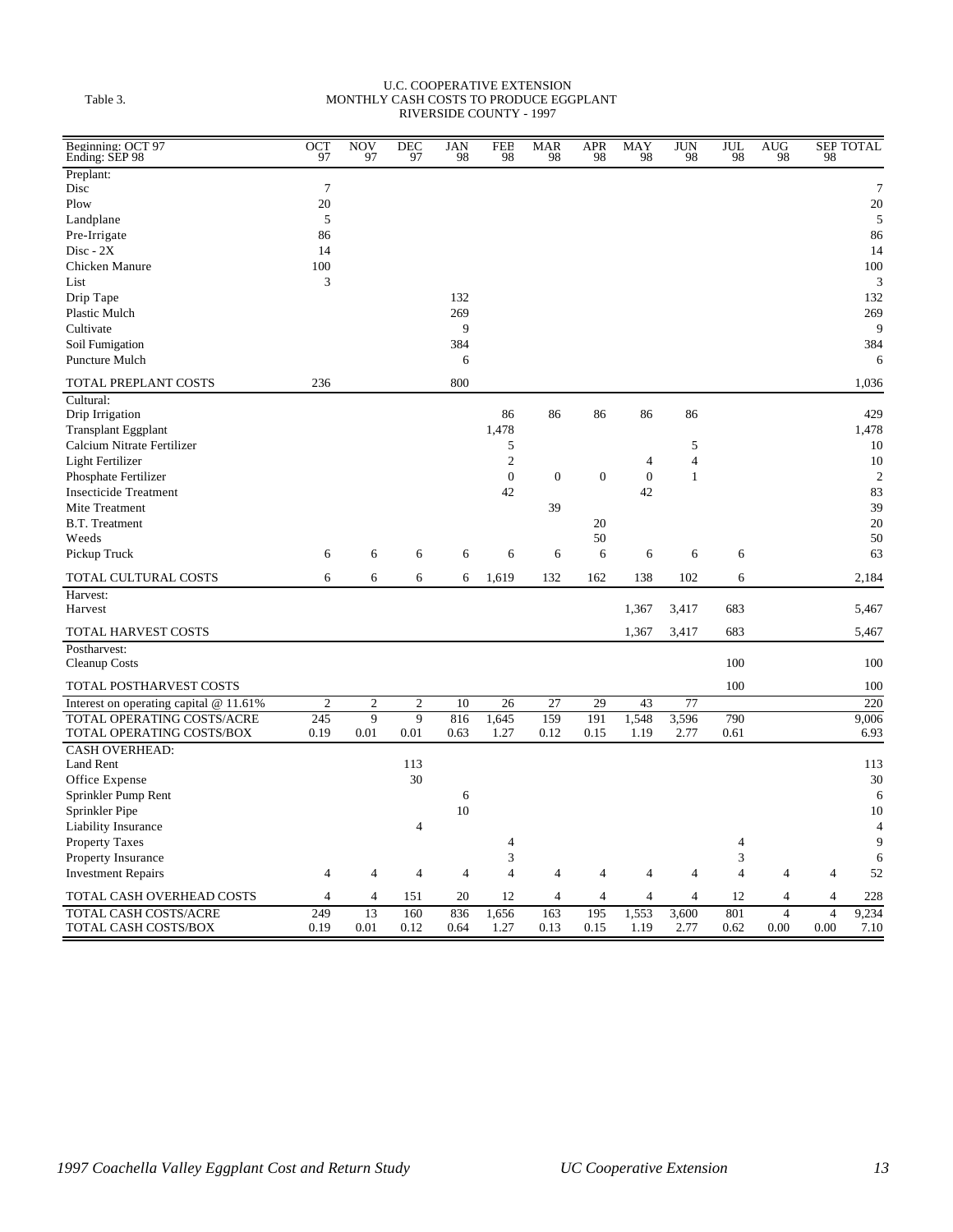### U.C. COOPERATIVE EXTENSION Table 4. **ANNUAL EQUIPMENT, INVESTMENT AND BUSINESS OVERHEAD COSTS** RIVERSIDE COUNTY - 1997

|                               |        |       | - Non-Cash Overhead - |          | - Cash Overhead - |       |        |
|-------------------------------|--------|-------|-----------------------|----------|-------------------|-------|--------|
|                               |        | Years | Depre-                |          | Insur-            |       |        |
| Yr                            | Price  | Life  | ciation               | Interest | ance              | Taxes | Total  |
| 97 90 HP 2WD Tractor          | 35,000 | 12    | 2,625                 | 770      | 137               | 192   | 3,725  |
| Cultivator - 2 Row 40"<br>97  | 4.250  | 15    | 255                   | 94       | 17                | 23    | 389    |
| 97 Disc - 18' Offset          | 14,520 | 15    | 871                   | 319      | 57                | 80    | 1,327  |
| Lister - $3$ Row $40"$<br>97. | 1,600  | 15    | 96                    | 35       | 6                 | 9     | 146    |
| 97 Pickup - 1/2 Ton           | 16,483 | 7     | 2,119                 | 363      | 65                | 91    | 2,637  |
| Plastic Mulch Layer<br>97     | 4,500  | 15    | 270                   | 99       | 18                | 25    | 411    |
| Plow - 3 bottom<br>97         | 5,600  | 15    | 336                   | 123      | 22                | 31    | 512    |
| 97 Puncture Wheel             | 200    | 12    | 15                    | 4        |                   |       | 21     |
| Sprayer - 200 gal<br>97       | 3,900  | 10    | 351                   | 86       | 15                | 21    | 474    |
| 97 Triplane - 12              | 13,600 | 15    | 816                   | 299      | 53                | 75    | 1,243  |
| TOTAL                         | 99.653 |       | 7,754                 | 2,192    | 391               | 548   | 10,886 |
| 60% of New Cost *             | 59,792 |       | 4,653                 | 1,315    | 234               | 329   | 6,531  |

### ANNUAL EQUIPMENT COSTS

ANNUAL INVESTMENT COSTS

|                         |         |       | - Non-Cash Overhead - |          |        | $Cash Overhead$ -------- |         |        |  |
|-------------------------|---------|-------|-----------------------|----------|--------|--------------------------|---------|--------|--|
|                         |         | Years | Depre-                |          | Insur- |                          |         |        |  |
| Description             | Price   | Life  | ciation               | Interest | ance   | Taxes                    | Repairs | Total  |  |
| <b>INVESTMENT</b>       |         |       |                       |          |        |                          |         |        |  |
| Drip Irrigation System  | 113,000 | 15    | 6,780                 | 2,486    | 443    | 622                      | 5,650   | 15,981 |  |
| Fuel Tanks & Pumps      | 1.000   | 15    | 60                    | 22       | 4      | 6                        | 50      | 141    |  |
| Shop Building           | 2.500   | 15    | 150                   | 55       | 10     | 14                       | 250     | 479    |  |
| Shop Tools              | 5.000   | 15    | 300                   | 110      | 20     | 28                       | 250     | 707    |  |
| <b>TOTAL INVESTMENT</b> | 121,500 |       | 7.290                 | 2.673    | 476    | 668                      | 6.200   | 17,308 |  |

### ANNUAL BUSINESS OVERHEAD COSTS

|                     | Units/ |      | Price/ |        |
|---------------------|--------|------|--------|--------|
| Description         | Farm   | Unit | Unit   |        |
| Land Rent           | 120.00 | Acre | 112.50 | 13,500 |
| Liability Insurance | 120.00 | Acre | 3.91   | 469    |
| Office Expense      | 120.00 | Acre | 30.00  | 3,600  |
| Sprinkler Pipe      | 9.00   | Acre | 130.00 | 1,170  |
| Sprinkler Pump Rent | 9.00   | Acre | 75.00  | 675    |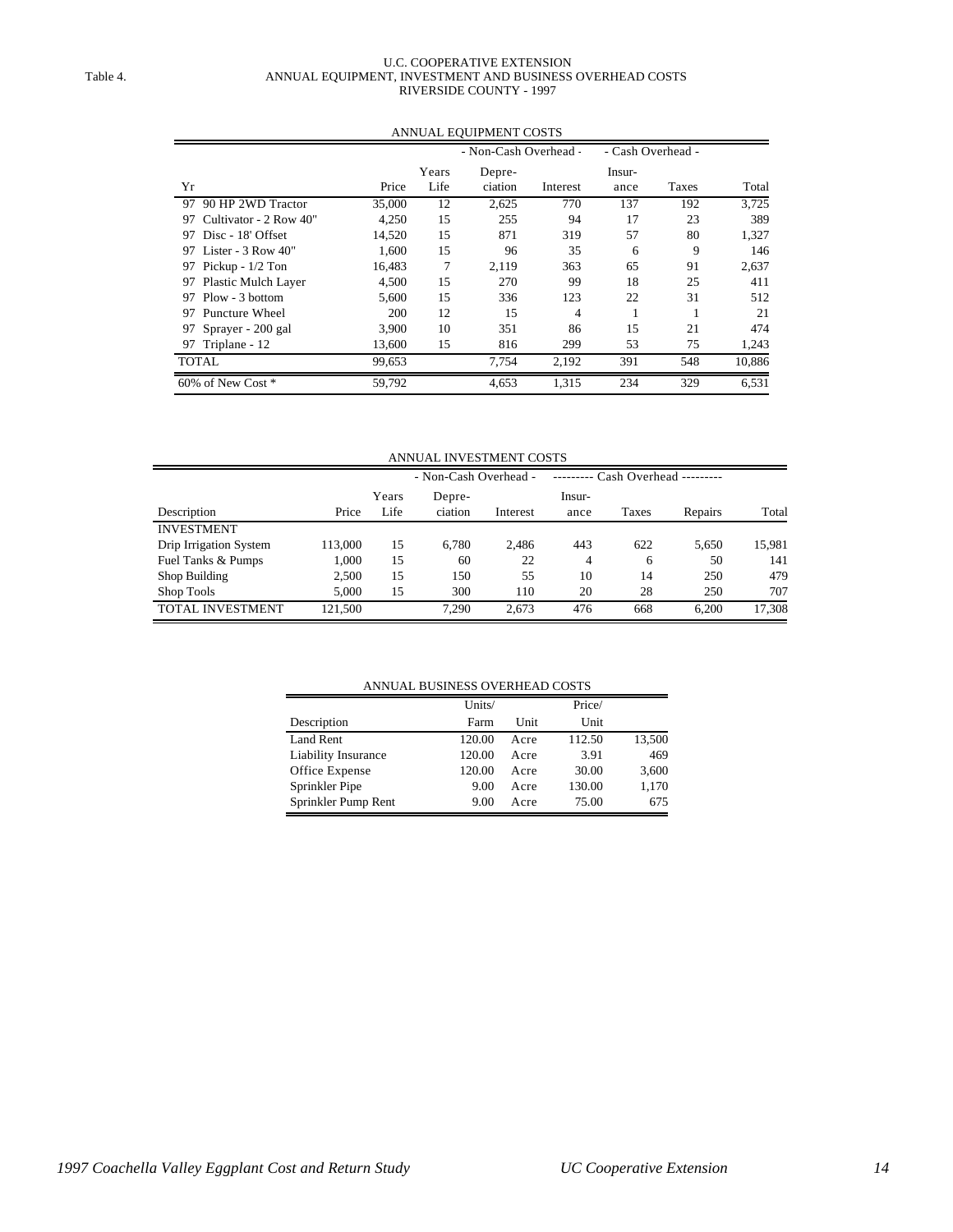#### U.C. COOPERATIVE EXTENSION Table 5. The state of the state of the HOURLY EQUIPMENT COSTS RIVERSIDE COUNTY - 1997

|                           |       |         |                              |        |       | <b>COSTS PER HOUR --</b>                                 |          |       |           |
|---------------------------|-------|---------|------------------------------|--------|-------|----------------------------------------------------------|----------|-------|-----------|
|                           |       |         |                              |        |       |                                                          |          |       |           |
|                           |       |         | Actual - Non-Cash Overhead - |        |       | $-$ Cash Overhead - $-$ -------------------- Operating - |          |       |           |
|                           |       |         |                              |        |       |                                                          |          |       |           |
|                           | Hours | Depre-  |                              | Insur- |       |                                                          | Fuel $&$ | Total | Total     |
| Yr Description            | Used  | ciation | Interest                     | ance   | Taxes | Repairs                                                  | Lube     | Oper. | Costs/Hr. |
| 97 90 HP 2WD Tractor      | 914.6 | 1.72    | 0.51                         | 0.09   | 0.13  | 2.10                                                     | 5.59     | 7.69  | 10.13     |
| 97 Cultivator - 2 Row 40" | 60.5  | 2.53    | 0.93                         | 0.17   | 0.23  | 1.22                                                     | 0.00     | 1.22  | 5.07      |
| 97 Disc - 18' Offset      | 157.0 | 3.33    | 1.22                         | 0.22   | 0.31  | 4.17                                                     | 0.00     | 4.17  | 9.24      |
| 97 Lister - 3 Row 40"     | 23.8  | 2.42    | 0.89                         | 0.16   | 0.22  | 0.46                                                     | 0.00     | 0.46  | 4.15      |
| 97 Pickup - 1/2 Ton       | 267.0 | 4.76    | 0.81                         | 0.15   | 0.20  | 2.92                                                     | 2.88     | 5.80  | 11.72     |
| 97 Plastic Mulch Layer    | 126.5 | 1.28    | 0.47                         | 0.08   | 0.12  | 1.29                                                     | 0.00     | 1.29  | 3.24      |
| 97 Plow - 3 bottom        | 131.9 | 1.53    | 0.56                         | 0.10   | 0.14  | 1.61                                                     | 0.00     | 1.61  | 3.94      |
| 97 Puncture Wheel         | 27.0  | 0.33    | 0.10                         | 0.02   | 0.02  | 0.05                                                     | 0.00     | 0.05  | 0.52      |
| 97 Sprayer - 200 gal      | 240.0 | 0.88    | 0.21                         | 0.04   | 0.05  | 1.96                                                     | 0.00     | 1.96  | 3.14      |
| 97 Triplane - 12'         | 34.6  | 14.16   | 5.19                         | 0.93   | 1.30  | 1.97                                                     | 0.00     | 1.97  | 23.55     |